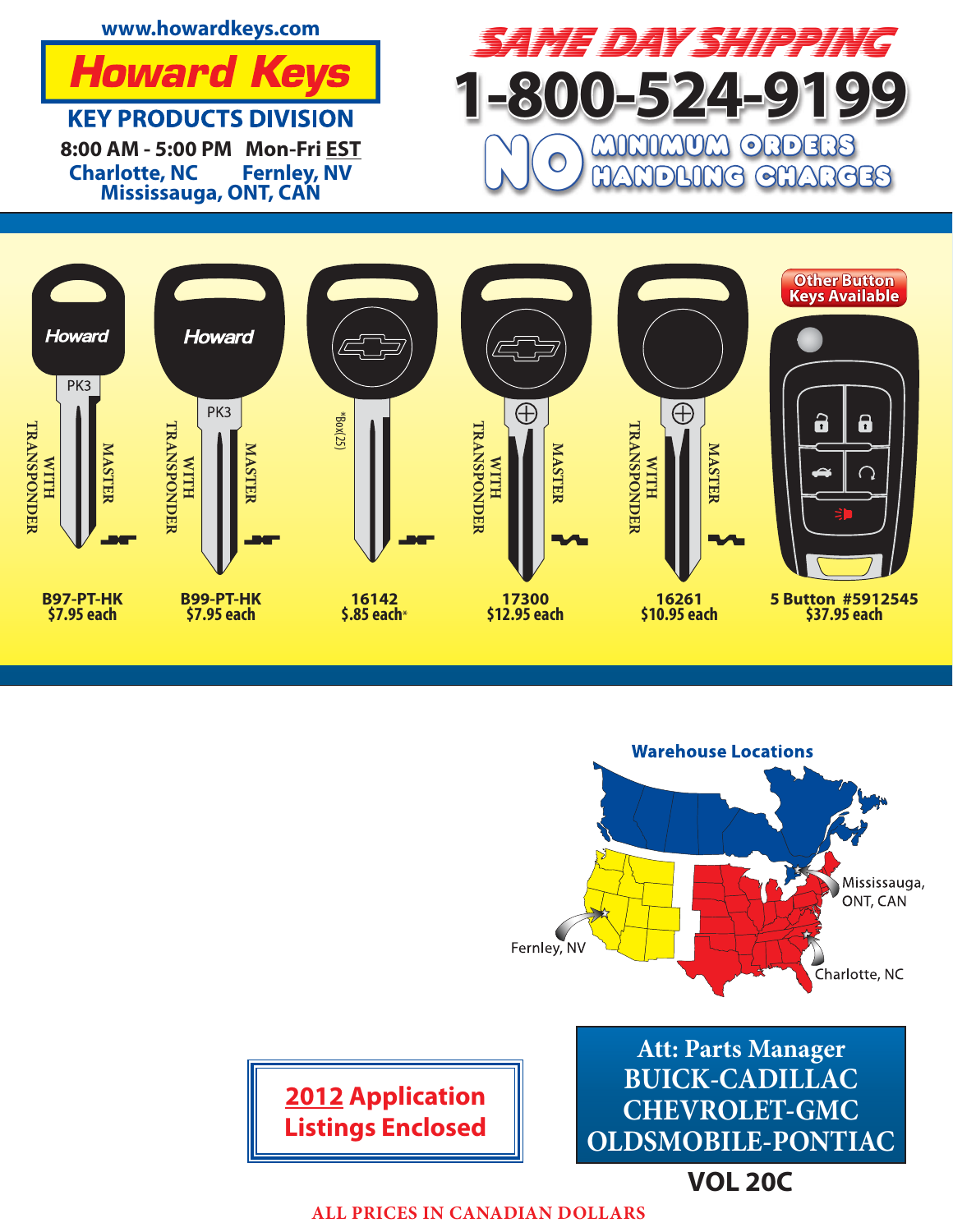|                                                                      |                   |                    |                                                              | <b>ALL METAL</b>                                                                                                                                                                      |                                    |                                                                              | <b>PLASTIC HEAD</b>           |                                   |  |
|----------------------------------------------------------------------|-------------------|--------------------|--------------------------------------------------------------|---------------------------------------------------------------------------------------------------------------------------------------------------------------------------------------|------------------------------------|------------------------------------------------------------------------------|-------------------------------|-----------------------------------|--|
| <b>BUICK</b>                                                         |                   | <b>Code Series</b> | Part#                                                        | <b>Full Box</b><br>50 per box                                                                                                                                                         | <b>Open Quantity</b><br>10 per bag | Part#                                                                        | <b>Full Box</b><br>25 per box | <b>Open Quantity</b><br>5 per bag |  |
|                                                                      | 1997-2005 IGN     | $10$ -Cut          | $\rightarrow$ 10-CUT VATS KEY* \$3.95 each $\leftarrow$      |                                                                                                                                                                                       |                                    |                                                                              |                               |                                   |  |
| <b>CENTURY</b>                                                       | 1997-2005 DOOR    | $10$ -Cut          | <b>B85</b>                                                   | .70 each                                                                                                                                                                              | .80 each                           |                                                                              |                               |                                   |  |
|                                                                      | 1991-1996 IGN     | J, K               | <b>B44</b>                                                   | .40 each                                                                                                                                                                              | .50 each                           | <b>B44-P</b>                                                                 | .90 each                      | 1.05 each                         |  |
|                                                                      | 1991-1996 DOOR    | L, M               | <b>B45</b>                                                   | .45 each                                                                                                                                                                              | .55 each                           | <b>B45-P</b>                                                                 | .90 each                      | 1.05 each                         |  |
| ENCLAVE ('07),<br><b>LUCERNE</b>                                     | 2006-2012 ALL     | G0000-G3631        |                                                              | $\rightarrow$ TRANSPONDER 16261** \$10.95 each $\leftarrow$                                                                                                                           |                                    |                                                                              |                               |                                   |  |
| <b>LACROSSE, ALLURE</b><br>(CANADA), REGAL<br>$(11)$ , VERANO $(12)$ | 2010-2012 ALL     | Z0001-Z6000        |                                                              | $\rightarrow$ 5912555 (NON-PEPS, BUICK LOGO 4 BUTTON) $\dagger$ \$46.95 each OR $\leftarrow$<br>$\rightarrow$ 5912558 (PEPS, BUICK LOGO 4 BUTTON) $\dagger$ \$31.50 each $\leftarrow$ |                                    |                                                                              |                               |                                   |  |
| LACROSSE,<br><b>ALLURE (CANADA)</b>                                  | 2005-2009 ALL     | G0000-G3631        |                                                              |                                                                                                                                                                                       |                                    | $\rightarrow$ TRANSPONDER 691205 <sup>**</sup> \$13.95 each $\leftarrow$     |                               |                                   |  |
|                                                                      | 2000-2006 ALL     | O5000-O6999        |                                                              |                                                                                                                                                                                       |                                    | $\rightarrow$ TRANSPONDER B99-PT-HK \$7.95 each $\leftarrow$                 |                               |                                   |  |
| <b>LESABRE</b>                                                       | 1992-1999 IGN     | J, K               | $\rightarrow$ 6-CUT VATS KEY* \$3.95 each $\leftarrow$       |                                                                                                                                                                                       |                                    |                                                                              |                               |                                   |  |
|                                                                      | 1992-1999 DOOR    | L, M               | <b>B45</b>                                                   | <b>.45</b> each                                                                                                                                                                       | <b>.55</b> each                    | <b>B45-P</b>                                                                 | $.90$ each                    | $1.05$ each                       |  |
| <b>PARK AVENUE</b>                                                   | 1997-2005 ALL     | $10$ -Cut          | $\rightarrow$ TRANSPONDER B97-PT-HK \$7.95 each $\leftarrow$ |                                                                                                                                                                                       |                                    |                                                                              |                               |                                   |  |
|                                                                      | 1991-1996 IGN     | J, K               | $\rightarrow$ 6-CUT VATS KEY* \$3.95 each $\leftarrow$       |                                                                                                                                                                                       |                                    |                                                                              |                               |                                   |  |
|                                                                      | 1991-1996 DOOR    | L, M               | <b>B45</b>                                                   | .45 each                                                                                                                                                                              | .55 each                           | <b>B45-P</b>                                                                 | .90 each                      | 1.05 each                         |  |
| <b>RAINIER</b>                                                       | 2004-2006 ALL     | S000A-S711K        | <b>B102</b>                                                  | .50 each                                                                                                                                                                              | .60 each                           | <b>B102-P</b>                                                                | .90 each                      | 1.05 each                         |  |
| RAINIER ('03),<br><b>RENDEZVOUS</b>                                  | 2002-2007 ALL     | $10$ -Cut          |                                                              |                                                                                                                                                                                       |                                    | $\rightarrow$ TRANSPONDER B99-PT-HK \$7.95 each $\leftarrow$                 |                               |                                   |  |
|                                                                      | 1997-2004 IGN     | $10$ -Cut          | $\rightarrow$ 10-CUT VATS KEY* \$3.95 each $\leftarrow$      |                                                                                                                                                                                       |                                    |                                                                              |                               |                                   |  |
| <b>REGAL</b>                                                         | 1997-2004 DOOR    | $10$ -Cut          | .80 each<br><b>B85</b><br>.70 each                           |                                                                                                                                                                                       |                                    |                                                                              |                               |                                   |  |
|                                                                      | 1995-1999 IGN     | $10$ -Cut          | $\rightarrow$ 10-CUT VATS KEY* \$3.95 each $\leftarrow$      |                                                                                                                                                                                       |                                    |                                                                              |                               |                                   |  |
| <b>RIVIERA</b>                                                       | 1995-1999 DOOR/   | $10$ -Cut          | <b>B85</b>                                                   | .70 each                                                                                                                                                                              | .80 each                           |                                                                              |                               |                                   |  |
|                                                                      | 1994-1996 IGN     | J, K               |                                                              |                                                                                                                                                                                       |                                    | $\rightarrow$ 6-CUT VATS KEY* \$3.95 each $\leftarrow$                       |                               |                                   |  |
| <b>ROADMASTER</b>                                                    | 1994-1996 DOOR    | L, M               | <b>B45</b>                                                   | .45 each                                                                                                                                                                              | .55 each                           | <b>B45-P</b>                                                                 | .90 each                      | 1.05 each                         |  |
|                                                                      | 1991-1993 IGN     | J, K               | <b>B44</b>                                                   | .40 each                                                                                                                                                                              | <b>.50 each</b>                    | <b>B44-P</b>                                                                 | .90 each                      | 1.05 each                         |  |
|                                                                      | 1991-1993 DOOR    | L, M               | <b>B45</b>                                                   | <b>.45 each</b>                                                                                                                                                                       | <b>.55</b> each                    | <b>B45-P</b>                                                                 | <b>.90</b> each               | $\vert$ 1.05 each                 |  |
| <b>SIGNIA</b>                                                        | 2005-2007 ALL     | G0000-G3631        |                                                              |                                                                                                                                                                                       |                                    | <b>B106-P</b>                                                                | 1.30 each                     | 1.45 each                         |  |
|                                                                      |                   |                    |                                                              |                                                                                                                                                                                       |                                    | TRANSPONDER 691205** \$13.95 each $\triangleleft$                            |                               |                                   |  |
|                                                                      | 2007-2008 ALL     | S000A-S711K        |                                                              |                                                                                                                                                                                       |                                    | TRANSPONDER B99-PT-HK \$7.95 each <                                          |                               |                                   |  |
| <b>TERRAZA</b>                                                       | $4/65 - 2006$ ALL | or<br>G0000-G3631  |                                                              |                                                                                                                                                                                       |                                    | $\blacktriangleright$ TRANSPONDER B97-PT-HK \$7.95 each $\blacktriangleleft$ |                               |                                   |  |
|                                                                      | $1/65 - 3/65$ ALL |                    |                                                              |                                                                                                                                                                                       |                                    | $\blacktriangleright$ TRANSPONDER 691205** \$13.95 each $\blacktriangleleft$ |                               |                                   |  |

|                                              |                                        |                    | <b>ALL METAL</b> |                                                              |                                    | <b>PLASTIC HEAD</b> |                                                               |                                   |             |  |  |
|----------------------------------------------|----------------------------------------|--------------------|------------------|--------------------------------------------------------------|------------------------------------|---------------------|---------------------------------------------------------------|-----------------------------------|-------------|--|--|
| <b>GMC TRUCK</b>                             |                                        | <b>Code Series</b> | Part#            | <b>Full Box</b><br>50 per box                                | <b>Open Quantity</b><br>10 per bag | Part#               | <b>Full Box</b><br>25 per box                                 | <b>Open Quantity</b><br>5 per bag |             |  |  |
| <b>CANYON PICKUP</b>                         | 2004-2010 ALL                          |                    | 70000-75928      | <b>B110</b>                                                  | .80 each                           | .90 each            | <b>B110-P</b>                                                 | .90 each                          | $1.05$ each |  |  |
| ACADIA, SAVANA ('08),                        | 2007-2012 ALL<br>SIERRA, YUKON, DENALI |                    | G0000-G3631      |                                                              |                                    |                     |                                                               |                                   |             |  |  |
|                                              |                                        |                    | S000A-S999K      | $\rightarrow$ TRANSPONDER 16261** \$10.95 each $\rightarrow$ |                                    |                     |                                                               |                                   |             |  |  |
| JIMMY, ENVOY ('02),<br>SIERRA, YUKON, DENALI | 2000-2009 ALL                          |                    | S000A-S999K      | <b>B102</b>                                                  | <b>.50</b> each                    | <b>.60</b> each     | <b>B102-P</b>                                                 | <b>.90</b> each                   | $1.05$ each |  |  |
| <b>SAFARI, SAVANA</b>                        | 2000-2007                              | ALL                | S000A-S999K      | <b>B89</b>                                                   | <b>.50</b> each                    | $.60$ each          | <b>B89-P</b>                                                  | $.90$ each                        | $1.05$ each |  |  |
| SIERRA, SAVANA ('99),<br>SONOMA, SUBURBAN    | 1999                                   | ALL                | GM 10-Cut        | <b>B102</b>                                                  | <b>.50</b> each                    | $.60$ each          | <b>B102-P</b>                                                 | <b>.90</b> each                   | $1.05$ each |  |  |
| ('99), YUKON                                 | 1995-1998                              | ALL                | $GM$ 10-Cut      | <b>B89</b>                                                   | .50 each                           | <b>.60</b> each     | <b>B89-P</b>                                                  | $.90$ each                        | $1.05$ each |  |  |
| <b>ENVOY</b>                                 | 1998-1999                              | ALL                | $GM$ 10-Cut      | <b>B102</b>                                                  | <b>.50</b> each                    | <b>.60</b> each     | <b>B102-P</b>                                                 | $.90$ each                        | $1.05$ each |  |  |
| <b>TERRAIN</b>                               | 2010-2012 ALL                          |                    | Z0001-Z6000      |                                                              |                                    |                     | 5912547 (4 BUTTON GMC LOGO HI-SEC TRANSPONDER) † \$35.95 each |                                   |             |  |  |

# **ALL PRICES IN CANADIAN DOLLARS**

2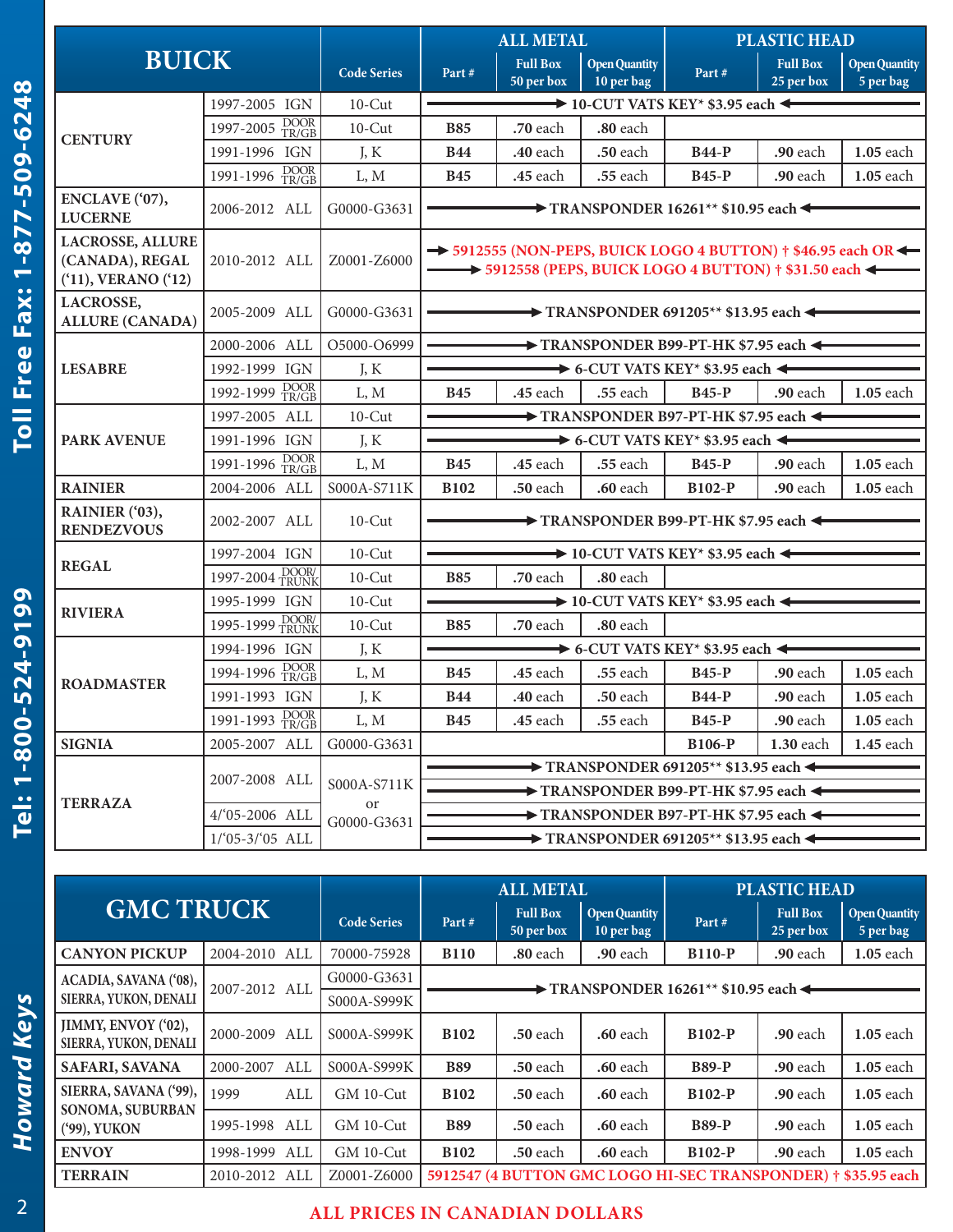| <b>OLDSMOBILE</b>                          |                              |                                           | <b>ALL METAL</b>                                                       |                                                                              |                                    | <b>PLASTIC HEAD</b>               |                               |                                   |  |  |
|--------------------------------------------|------------------------------|-------------------------------------------|------------------------------------------------------------------------|------------------------------------------------------------------------------|------------------------------------|-----------------------------------|-------------------------------|-----------------------------------|--|--|
|                                            |                              | <b>Code Series</b>                        | Part#                                                                  | <b>Full Box</b><br>50 per box                                                | <b>Open Quantity</b><br>10 per bag | Part#                             | <b>Full Box</b><br>25 per box | <b>Open Quantity</b><br>5 per bag |  |  |
| <b>ACHIEVA</b>                             | 1995-1998 ALL                | $GM$ 10-Cut                               | <b>B89</b>                                                             | .50 each                                                                     | <b>.60</b> each                    | <b>B89-P</b>                      | .90 each                      | $1.05$ each                       |  |  |
| <b>ALERO</b> ('99),<br><b>INTRIGUE</b>     | 1997-2004 ALL                | $GM$ 10-Cut                               | <b>B93</b>                                                             | <b>.50 each</b>                                                              | <b>.60</b> each                    | $B93-P$                           | $1.00$ each                   | $1.15$ each                       |  |  |
|                                            | 2001-2003 ALL                | O5000-O6999                               |                                                                        | $\blacktriangleright$ TRANSPONDER B99-PT-HK \$7.95 each $\blacktriangleleft$ |                                    |                                   |                               |                                   |  |  |
| <b>AURORA</b>                              | 1995-2000 IGN                | GM 10-Cut                                 | $\rightarrow$ 10-CUT VATS KEY* \$3.95 each $\blacktriangleleft$        |                                                                              |                                    |                                   |                               |                                   |  |  |
|                                            | 1995-2000 DOOR               | GM 10-Cut                                 | <b>B85</b>                                                             | <b>.70</b> each                                                              | .80 each                           |                                   |                               |                                   |  |  |
|                                            | 1999-2004 ALL                | S000A-S999K<br><b>B102</b><br>$GM$ 10-Cut |                                                                        | <b>.50 each</b>                                                              | <b>.60</b> each                    | <b>B102-P</b>                     | $.90$ each                    | $1.05$ each                       |  |  |
| <b>BRAVADA</b>                             |                              |                                           |                                                                        |                                                                              |                                    |                                   |                               |                                   |  |  |
|                                            | 1996-1998 ALL                | $GM$ 10-Cut                               | <b>B89</b>                                                             | .50 each                                                                     | <b>.60</b> each                    | <b>B89-P</b>                      | .90 each                      | $1.05$ each                       |  |  |
| <b>CUTLASS</b>                             | 1997-2000 ALL                | GM 10-Cut                                 | <b>B91</b>                                                             | <b>.50</b> each                                                              | <b>.60</b> each                    | $B91-P$                           | <b>.90</b> each               | 1.05 each                         |  |  |
| CUTLASS SUPREME('94),<br>EIGHT EIGHT('92), | 1991-1999 IGN                | J, K                                      | $\blacktriangleright$ 6-CUT VATS KEY* \$3.95 each $\blacktriangleleft$ |                                                                              |                                    |                                   |                               |                                   |  |  |
| LSS('99), REGENCY 98                       | $DOOR$<br>TR/GB<br>1991-1999 | L, M                                      | <b>B45</b>                                                             | .45 each                                                                     | .55 each                           | $B45-P$                           | $.90$ each                    | 1.05 each                         |  |  |
|                                            | 1999-2004 ALL                | S000A-S999K                               |                                                                        |                                                                              |                                    | TRANSPONDER B97-PT-HK \$7.95 each |                               |                                   |  |  |
| <b>SILHOUETTE</b>                          | 1997-1998 ALL                | GM 10-Cut                                 | <b>B89</b>                                                             | .50 each                                                                     | <b>.60</b> each                    | <b>B89-P</b>                      | <b>.90</b> each               | 1.05 each                         |  |  |

| <b>PONTIAC</b>                                                      |                            |                    | <b>ALL METAL</b>                                                   |                                                         |                                    | <b>PLASTIC HEAD</b>                                                  |                               |                                   |  |  |
|---------------------------------------------------------------------|----------------------------|--------------------|--------------------------------------------------------------------|---------------------------------------------------------|------------------------------------|----------------------------------------------------------------------|-------------------------------|-----------------------------------|--|--|
|                                                                     |                            | <b>Code Series</b> | Part#                                                              | <b>Full Box</b><br>50 per box                           | <b>Open Quantity</b><br>10 per bag | Part#                                                                | <b>Full Box</b><br>25 per box | <b>Open Quantity</b><br>5 per bag |  |  |
|                                                                     | 2000-2005 ALL              | H0001-H3988        | TRANSPONDER B99-PT-HK \$7.95 each                                  |                                                         |                                    |                                                                      |                               |                                   |  |  |
| AZTEK (°01),                                                        |                            | O5000-O6999        |                                                                    |                                                         |                                    |                                                                      |                               |                                   |  |  |
| <b>BONNEVILLE</b>                                                   | 1992-1999 IGN              | J, K               |                                                                    | $\rightarrow$ 6-CUT VATS KEY* \$3.95 each $\rightarrow$ |                                    |                                                                      |                               |                                   |  |  |
|                                                                     | DOOR<br>TR/GB<br>1992-1999 | L, M               | <b>B45</b>                                                         | <b>.45</b> each                                         | .55 each                           | <b>B45-P</b>                                                         | .90 each                      | 1.05 each                         |  |  |
| <b>FIREBIRD</b>                                                     | 1991-2002 IGN              | J, K               |                                                                    |                                                         |                                    | $\rightarrow$ 6-CUT VATS KEY* \$3.95 each $\leftarrow$               |                               |                                   |  |  |
|                                                                     | 1991-2002 DOOR             | L, M               | <b>B45</b>                                                         | <b>.45</b> each                                         | .55 each                           | <b>B45-P</b>                                                         | .90 each                      | $1.05$ each                       |  |  |
| G <sub>3</sub>                                                      | 2009-2010 ALL              | T1-T1200           |                                                                    |                                                         |                                    | 17020                                                                | $.80$ each                    | .95 each                          |  |  |
|                                                                     |                            |                    |                                                                    |                                                         |                                    | $\rightarrow$ OPTIONAL & RARE DEALER TRANSPONDER $\leftarrow$        |                               |                                   |  |  |
| G6, G5 ('07),<br>PURSUIT ('06),<br>SOLSTICE ('06),<br>TORRENT ('07) | 2005-2010 ALL              | G0000-G3631        | $\rightarrow$ TRANSPONDER 16261** \$10.95 each $\leftarrow$        |                                                         |                                    |                                                                      |                               |                                   |  |  |
| G <sub>8</sub>                                                      | 2008-2009 ALL              | 60000-62113        |                                                                    |                                                         |                                    | DEALER ONLY HI-SECURITY TRANSPONDER - ORDERED BY VIN#                |                               |                                   |  |  |
| <b>GRAND AM</b>                                                     | 1999-2005 ALL              | $GM$ 10-Cut        | <b>B93</b>                                                         | .50 each                                                | $.60$ each                         | $B93-P$                                                              | $1.00$ each                   | $1.15$ each                       |  |  |
| <b>GRAND PRIX</b>                                                   | 2004-2008 ALL              | O5000-O6999        | $\rightarrow$ TRANSPONDER 16850** \$11.95 each $\leftarrow$        |                                                         |                                    |                                                                      |                               |                                   |  |  |
|                                                                     | 2000-2003 ALL              | S000A-S999K        | TRANSPONDER B103-PT \$10.50 each <                                 |                                                         |                                    |                                                                      |                               |                                   |  |  |
| <b>GTO</b>                                                          | 2004-2008 IGN              | H0001-H3000        | $\rightarrow$ DEALER ONLY HI-SECURITY TRANSPONDER - PART# 92123129 |                                                         |                                    |                                                                      |                               |                                   |  |  |
|                                                                     | 2004-2008<br><b>GB</b>     | AA00-7T51          | <b>B89</b>                                                         | .50 each                                                | .60 each                           | <b>B89-P</b>                                                         | .90 each                      | 1.05 each                         |  |  |
| <b>LEMANS</b>                                                       | 1988-1993 ALL              | S4001-S5200        | <b>B61</b>                                                         | .70 each                                                | .80 each                           |                                                                      |                               |                                   |  |  |
|                                                                     | 2005-2007 ALL              | S000A-S999K        | $\rightarrow$ TRANSPONDER B99-PT-HK \$7.95 each $\triangleleft$    |                                                         |                                    |                                                                      |                               |                                   |  |  |
| <b>MONTANA</b>                                                      | mid-1/'05-3/'05 ALL        | S000A-S999K        |                                                                    |                                                         |                                    | $\rightarrow$ TRANSPONDER 16850** \$11.95 each $\leftarrow$          |                               |                                   |  |  |
|                                                                     | 1999-2004 ALL              | GM 10-Cut          |                                                                    |                                                         |                                    | $\rightarrow$ TRANSPONDER B97-PT-HK \$7.95 each $\leftarrow$         |                               |                                   |  |  |
| <b>SUNFIRE</b>                                                      | 1996-2005 ALL              | GM 10-Cut          | <b>B89</b>                                                         | .50 each                                                | <b>.60</b> each                    | <b>B89-P</b>                                                         | .90 each                      | 1.05 each                         |  |  |
| <b>TRANS SPORT</b>                                                  | 1999<br><b>ALL</b>         | GM 10-Cut          |                                                                    |                                                         |                                    | $\rightarrow$ TRANSPONDER B97-PT-HK \$7.95 each $\leftarrow$         |                               |                                   |  |  |
| <b>VIBE</b>                                                         | 2008-2010 ALL              | 50000-69999        |                                                                    |                                                         |                                    | $\rightarrow$ OPTIONAL TRANSPONDER TOY44D-HK \$14.50 each $\ddagger$ |                               |                                   |  |  |
|                                                                     | 2003-2009 ALL              | 50000-69999        | <b>TR47</b>                                                        | .70 each                                                | $.80$ each                         | <b>TR47-P</b>                                                        | $.90$ each                    | $1.05$ each                       |  |  |

\* Non Logo VATS keys (GM Logo also available) Prices subject to change. Terms of Sale: Net F.O.B. Warehouse

\*\* See B106(AM) or B106-P For Test/Service Key

**†** For Service Key See HU100-P

**‡** For Test/Service Key See TR47 + TR47-P

### **ALL PRICES IN CANADIAN DOLLARS**

**Howard Keys** 

Tel: 1-800-524-9199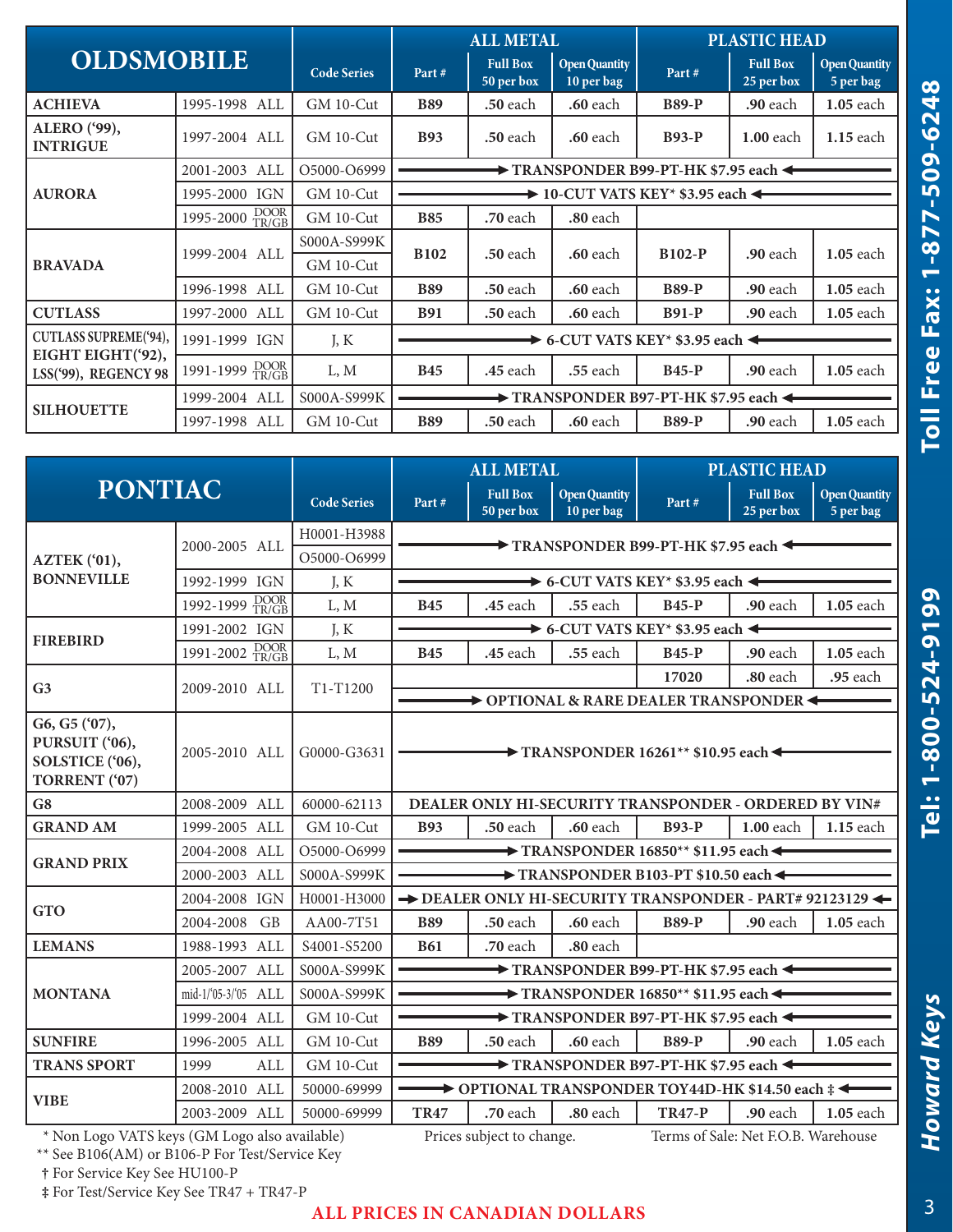|                                              |                |                    | <b>ALL METAL</b>                                            |                               |                                    | <b>PLASTIC HEAD</b>                                                                                                         |                               |                                   |  |
|----------------------------------------------|----------------|--------------------|-------------------------------------------------------------|-------------------------------|------------------------------------|-----------------------------------------------------------------------------------------------------------------------------|-------------------------------|-----------------------------------|--|
| <b>CHEVROLET</b>                             |                | <b>Code Series</b> | Part#                                                       | <b>Full Box</b><br>50 per box | <b>Open Quantity</b><br>10 per bag | Part#                                                                                                                       | <b>Full Box</b><br>25 per box | <b>Open Quantity</b><br>5 per bag |  |
| <b>AVALANCHE,</b>                            | 2007-2012 ALL  | G0000-G3631        |                                                             |                               |                                    | $\rightarrow$ TRANSPONDER 16261** \$10.95 each $\leftarrow$                                                                 |                               |                                   |  |
| <b>SUBURBAN</b>                              | 2001-2006 ALL  | S000A-S999K        | <b>B102</b>                                                 | .50 each                      | .60 each                           | <b>B102-P</b>                                                                                                               | <b>.90</b> each               | 1.05 each                         |  |
| ASTRO VAN ('96),<br><b>BLAZER, S-10 PICK</b> | 1999-2006 ALL  | GM 10-Cut          | <b>B102</b>                                                 | .50 each                      | .60 each                           | <b>B102-P</b>                                                                                                               | .90 each                      | 1.05 each                         |  |
| <b>UP, SUBURBAN</b>                          | 1995-1998 ALL  | GM 10-Cut          | <b>B89</b>                                                  | .50 each                      | <b>.60</b> each                    | <b>B89-P</b>                                                                                                                | $.90$ each                    | 1.05 each                         |  |
| <b>AVEO</b>                                  | 2004-2010 ALL  | T1-T1200           |                                                             |                               |                                    | 17020                                                                                                                       | .80 each                      | .95 each                          |  |
| CAMARO,<br><b>EQUINOX</b>                    | 2010-2012 ALL  | Z0001-Z6000        |                                                             |                               |                                    | 5912543 (4-BUTTON HI-SECURITY W/CHEVY LOGO) † \$35.95 each OR<br>5912545 (5-BUTTON HI-SECURITY W/CHEVY LOGO) † \$37.95 each |                               |                                   |  |
|                                              | 2007-2009 ALL  | G0000-G3631        |                                                             |                               |                                    | $\longrightarrow$ TRANSPONDER 16261** \$10.95 each $\leftarrow$                                                             |                               |                                   |  |
| <b>EQUINOX</b>                               | 2005-2006 ALL  | O5000-O6999        | <b>B102</b>                                                 | .50 each                      | .60 each                           | <b>B102-P</b>                                                                                                               | <b>.90</b> each               | 1.05 each                         |  |
|                                              | 1991-2002 IGN  | J, K               |                                                             |                               |                                    | $\rightarrow$ 6-CUT VATS KEY* \$3.95 each $\leftarrow$                                                                      |                               |                                   |  |
| <b>CAMARO</b>                                | 1991-2002 DOOR | L, M               | <b>B45</b>                                                  | .45 each                      | .55 each                           | <b>B45-P</b>                                                                                                                | .90 each                      | 1.05 each                         |  |
| <b>CAVALIER</b>                              | 1995-2005 ALL  | GM 10-Cut          | <b>B89</b>                                                  | .50 each                      | <b>.60</b> each                    | <b>B89-P</b>                                                                                                                | .90 each                      | 1.05 each                         |  |
|                                              | 2004-2007 ALL  | 70000-75928        | <b>B110</b>                                                 | .80 each                      | .90 each                           | <b>B110-P</b>                                                                                                               | .90 each                      | 1.05 each                         |  |
| <b>C/K PICK UP</b>                           |                |                    | <b>B89</b>                                                  | <b>.50</b> each               | <b>.60</b> each                    | <b>B89-P</b>                                                                                                                | .90 each                      | $1.05$ each                       |  |
|                                              | 1995-2005 ALL  | $GM$ 10-Cut        | <b>B102</b>                                                 | .50 each                      | .60 each                           | <b>B102-P</b>                                                                                                               | $.90$ each                    | 1.05 each                         |  |
|                                              | 2006-2012 ALL  | G0000-G3631        |                                                             |                               |                                    | $\rightarrow$ TRANSPONDER 16261** \$10.95 each $\leftarrow$                                                                 |                               |                                   |  |
| COBALT, HHR ('06)                            | 2005<br>ALL    | G0000-G3631        |                                                             |                               |                                    | 17208**                                                                                                                     | 1.25 each                     | <b>1.40</b> each                  |  |
| <b>COLORADO</b>                              | 2004-2011 ALL  | 70000-75928        | <b>B110</b>                                                 | .80 each                      | .90 each                           | <b>B110-P</b>                                                                                                               | .90 each                      | $1.05$ each                       |  |
|                                              | 2005-2010 ALL  | G0000-G3631        | DEALER ONLY PROXIMITY KEY - SERVICE KEY USE B106-P          |                               |                                    |                                                                                                                             |                               |                                   |  |
| <b>CORVETTE</b>                              | 1997-2004 ALL  | GM 10-Cut          | 10-CUT CORVETTE VATS KEY \$13.95 each <                     |                               |                                    |                                                                                                                             |                               |                                   |  |
| <b>CRUZE</b>                                 | 2011-2012 ALL  | Z0001-Z6000        |                                                             |                               |                                    | $\longrightarrow$ 5912543 (REG IGNITION) OR 5921872 (PEPS IGNITION) $\dagger$                                               |                               |                                   |  |
|                                              | 2008-2012 ALL  | G0000-G3631        | $\rightarrow$ TRANSPONDER 16261** \$10.95 each $\leftarrow$ |                               |                                    |                                                                                                                             |                               |                                   |  |
| <b>EXPRESS</b>                               | 1999-2007 ALL  | GM 10-Cut          | <b>B102</b>                                                 | <b>.50</b> each               | <b>.60</b> each                    | <b>B102-P</b>                                                                                                               | .90 each                      | 1.05 each                         |  |
|                                              | 1995-1998 ALL  | GM 10-Cut          | <b>B89</b>                                                  | .50 each                      | $.60$ each                         | <b>B89-P</b>                                                                                                                | .90 each                      | 1.05 each                         |  |
|                                              | 2004-2012 ALL  | G0000-G3631        |                                                             |                               |                                    | $\rightarrow$ TRANSPONDER 16261** \$10.95 each $\leftarrow$                                                                 |                               |                                   |  |
| <b>MALIBU</b>                                | 1997-2004 ALL  |                    | <b>B91</b>                                                  | <b>.50</b> each               | .60 each                           | <b>B91-P</b>                                                                                                                | .90 each                      | 1.05 each                         |  |
|                                              |                | GM 10-Cut          | <b>B102</b>                                                 | .50 each                      | .60 each                           | <b>B102-P</b>                                                                                                               | .90 each                      | 1.05 each                         |  |
| CAPRICE, IMPALA,                             | 2006-2012 ALL  | G0000-G3631        |                                                             |                               |                                    | $\blacktriangleright$ TRANSPONDER 16261** \$10.95 each $\blacktriangleleft$                                                 |                               |                                   |  |
| <b>MONTE CARLO</b>                           | 2000-2005 ALL  | S000A-S999K        | <b>B91</b>                                                  | <b>.50</b> each               | .60 each                           | <b>B91-P</b>                                                                                                                | <b>.90</b> each               | 1.05 each                         |  |
| <b>METRO, TRACKER</b>                        | 1998-2004 ALL  | 18100-19299        | <b>B69</b>                                                  | .65 each                      | .75 each                           |                                                                                                                             |                               |                                   |  |
| <b>PRIZM</b>                                 | 1998-2002 ALL  | 10001-15000        | <b>TR47</b>                                                 | .70 each                      | .80 each                           | <b>TR47-P</b>                                                                                                               | .90 each                      | 1.05 each                         |  |
|                                              | 2007-2012 ALL  | G0000-G3631        |                                                             |                               |                                    | $\rightarrow$ TRANSPONDER 16261** \$10.95 each $\leftarrow$                                                                 |                               |                                   |  |
| <b>SILVERADO</b>                             | 2004-2007 ALL  | O5000-O6999        | <b>B110</b>                                                 | .80 each                      | .90 each                           | <b>B110-P</b>                                                                                                               | .90 each                      | 1.05 each                         |  |
|                                              | 2000-2007 ALL  | S000A-S999K        | <b>B102</b>                                                 | .50 each                      | <b>.60</b> each                    | <b>B102-P</b>                                                                                                               | .90 each                      | 1.05 each                         |  |
| <b>SONIC</b>                                 | 2012<br>ALL    | Z0001-Z6000        |                                                             |                               |                                    | HIGH SECURITY TRANSPONDER - CALL FOR MORE INFO †                                                                            |                               |                                   |  |
| TAHOE,                                       | 2007-2012 ALL  | G0000-G3631        |                                                             |                               |                                    | $\rightarrow$ TRANSPONDER 16261** \$10.95 each $\leftarrow$                                                                 |                               |                                   |  |
| TRAVERSE ('09)                               | 2000-2006 ALL  | S000A-S999K        | <b>B89</b>                                                  | .50 each                      | .60 each                           | <b>B89-P</b>                                                                                                                | .90 each                      | 1.05 each                         |  |
| TRAILBLAZER, SSR('03)                        | 2002-2009 ALL  | S000A-S999K        | <b>B102</b>                                                 | .50 each                      | <b>.60</b> each                    | <b>B102-P</b>                                                                                                               | .90 each                      | 1.05 each                         |  |
|                                              | 2007-2009 ALL  | S000A-S999K        |                                                             |                               |                                    | $\rightarrow$ TRANSPONDER B99-PT-HK \$7.95 each $\leftarrow$                                                                |                               |                                   |  |
| <b>UPLANDER</b>                              |                | S000A-S999K        |                                                             |                               |                                    | $\rightarrow$ TRANSPONDER B97-PT-HK \$7.95 each $\leftarrow$                                                                |                               |                                   |  |
|                                              | 2005-2008 ALL  | G0000-G3631        |                                                             |                               |                                    | $\rightarrow$ TRANSPONDER 16850** \$11.95 each $\leftarrow$                                                                 |                               |                                   |  |
|                                              |                | AA00-7T51          |                                                             |                               |                                    |                                                                                                                             |                               |                                   |  |
| <b>VENTURE</b>                               | 1999-2005 ALL  | S000A-S999K        |                                                             |                               |                                    | $\blacktriangleright$ TRANSPONDER B97-PT-HK \$7.95 each $\blacktriangleleft$                                                |                               |                                   |  |
|                                              | 1997-1998 ALL  | GM 10-Cut          | <b>B89</b>                                                  | .50 each                      | .60 each                           | <b>B89-P</b>                                                                                                                | .90 each                      | 1.05 each                         |  |
| <b>VOLT</b>                                  | 2011-2012 ALL  | Z0001-Z6000        |                                                             |                               |                                    | $\rightarrow$ 5920157 (PEPS, CHEVY LOGO 5 BUTTON) † \$99.95 each $\leftarrow$                                               |                               |                                   |  |

# **ALL PRICES IN CANADIAN DOLLARS**

4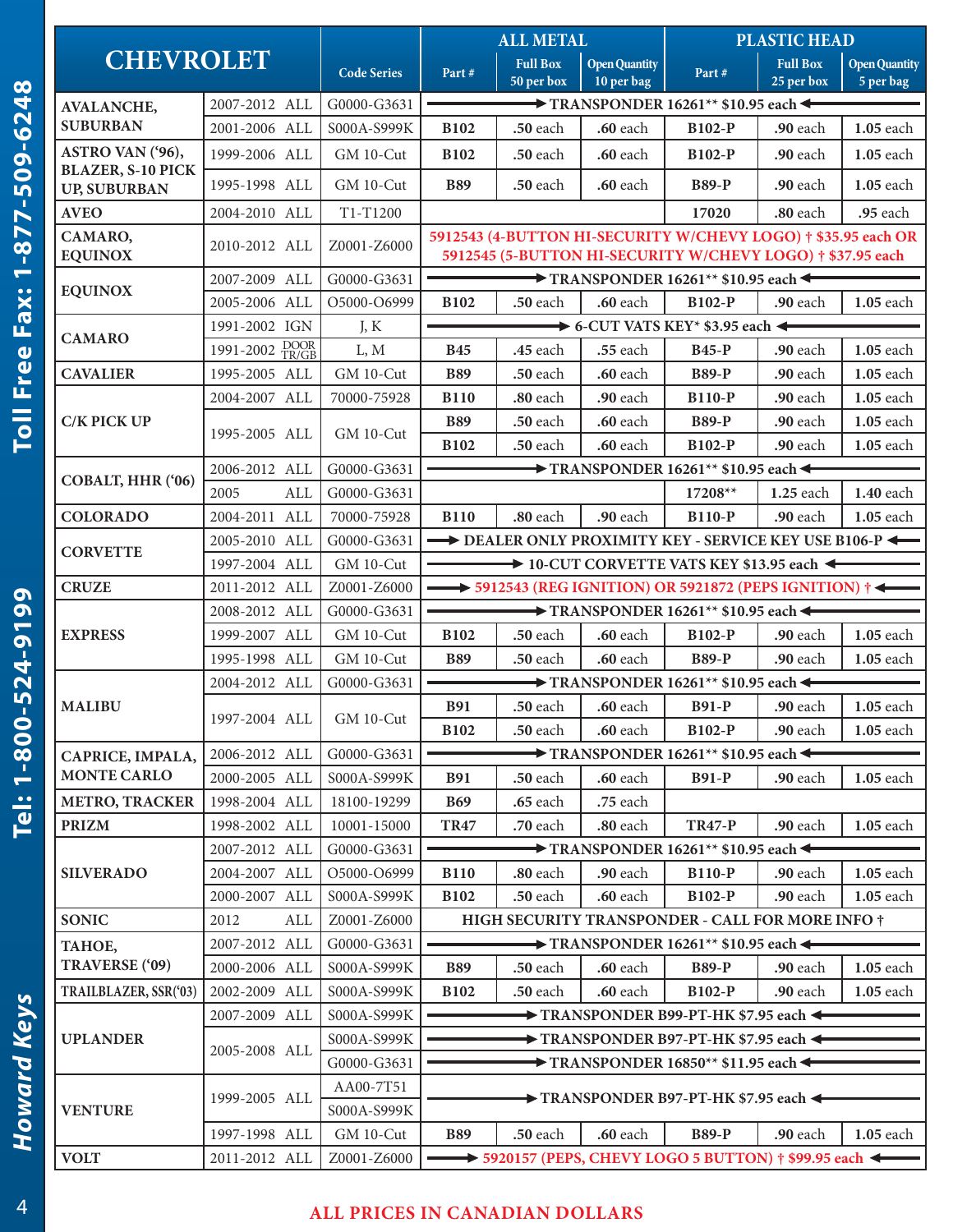|                 |                         |                    | <b>ALL METAL</b>                                                                                                            |                                                           |                                    | <b>PLASTIC HEAD</b>                                                      |                               |                                   |  |  |
|-----------------|-------------------------|--------------------|-----------------------------------------------------------------------------------------------------------------------------|-----------------------------------------------------------|------------------------------------|--------------------------------------------------------------------------|-------------------------------|-----------------------------------|--|--|
| <b>CADILLAC</b> |                         | <b>Code Series</b> | Part#                                                                                                                       | <b>Full Box</b><br>50 per box                             | <b>Open Quantity</b><br>10 per bag | Part#                                                                    | <b>Full Box</b><br>25 per box | <b>Open Quantity</b><br>5 per bag |  |  |
| <b>CATERA</b>   | 2000-2001 ALL           | H0001-H3988        | $\rightarrow$ OEM TRANSPONDER KEY #90541902 $\rightarrow$                                                                   |                                                           |                                    |                                                                          |                               |                                   |  |  |
|                 | 1997-1999 ALL           | S1-S2000           |                                                                                                                             |                                                           |                                    | TRANSPONDER HU46T2 \$21.95 each - CLONABLE KEY                           |                               |                                   |  |  |
|                 | 2008-2012 ALL           | G0000-G3631        |                                                                                                                             |                                                           |                                    | → (Without Proximity Fob) TRANSPONDER 16261 <sup>**</sup> \$10.95 each < |                               |                                   |  |  |
| <b>CTS</b>      |                         |                    |                                                                                                                             |                                                           |                                    | $\rightarrow$ (With Optional Proximity Fob) DEALER ONLY**                |                               |                                   |  |  |
|                 | 2003-2007 ALL           | H0001-H3988        |                                                                                                                             | $\rightarrow$ TRANSPONDER 16253 \$14.95 each $\leftarrow$ |                                    |                                                                          |                               |                                   |  |  |
|                 | 2002-2003 ALL           | H0001-H3988        | TRANSPONDER B99-PT-HK \$7.95 each                                                                                           |                                                           |                                    |                                                                          |                               |                                   |  |  |
|                 | 2000-2005 ALL           | H0001-H3988        |                                                                                                                             |                                                           |                                    | $\rightarrow$ TRANSPONDER B99-PT-HK \$7.95 each $\leftarrow$             |                               |                                   |  |  |
| <b>DEVILLE</b>  | 1991-1999 IGN           | J, K               |                                                                                                                             |                                                           |                                    | $\rightarrow$ 6-CUT VATS KEY* \$3.95 each $\leftarrow$                   |                               |                                   |  |  |
|                 | 1991-1999 DOOR<br>TR/GB | L, M               | <b>B45</b>                                                                                                                  | <b>.45</b> each                                           | <b>.55</b> each                    | <b>B45-P</b>                                                             | <b>.90</b> each               | 1.05 each                         |  |  |
| <b>DTS</b>      | 2006-2011 ALL           | G0000-G3631        | $\rightarrow$ TRANSPONDER 16261** \$10.95 each $\leftarrow$                                                                 |                                                           |                                    |                                                                          |                               |                                   |  |  |
|                 | 2008-2011 ALL           | G0000-G3631        | $\rightarrow$ (With Proximity Fob) DEALER ONLY TRANSPONDER**<br>$\rightarrow$ TRANSPONDER 16261** \$10.95 each $\leftarrow$ |                                                           |                                    |                                                                          |                               |                                   |  |  |
| <b>STS</b>      |                         | G0000-G3631        | $\rightarrow$ TRANSPONDER 16261** \$10.95 each $\leftarrow$                                                                 |                                                           |                                    |                                                                          |                               |                                   |  |  |
|                 | 2003-2007 ALL           |                    | $\rightarrow$ TRANSPONDER 16253 \$14.95 each $\leftarrow$                                                                   |                                                           |                                    |                                                                          |                               |                                   |  |  |
|                 | 1991-2003 IGN           | J, K               | $\longrightarrow$ 6-CUT VATS KEY* \$3.95 each $\leftarrow$                                                                  |                                                           |                                    |                                                                          |                               |                                   |  |  |
|                 | 1991-2003 DOOR          | L, M               | <b>B45</b>                                                                                                                  | .45 each                                                  | .55 each                           | <b>B45-P</b>                                                             | .90 each                      | 1.05 each                         |  |  |
| <b>ELDORADO</b> | 1989-1990 IGN           | <b>ABCD</b>        |                                                                                                                             |                                                           |                                    | $\rightarrow$ 6-CUT VATS KEY* \$3.95 each $\leftarrow$                   |                               |                                   |  |  |
|                 | 1989-1990 DOOR          | <b>ABCD</b>        | <b>B51</b>                                                                                                                  | <b>.40</b> each                                           | .50 each                           | $B51-P$                                                                  | .90 each                      | 1.05 each                         |  |  |
|                 | 2007-2012 ALL           | G0000-G3631        | $\rightarrow$ TRANSPONDER 16261** \$10.95 each $\leftarrow$                                                                 |                                                           |                                    |                                                                          |                               |                                   |  |  |
| <b>ESCALADE</b> | 2000-2006 ALL           | S000A-S999K        | <b>B102</b>                                                                                                                 | .50 each                                                  | .60 each                           | <b>B102-P</b>                                                            | .90 each                      | 1.05 each                         |  |  |
|                 | 1999<br>ALL             | $10$ -Cut          | <b>B91</b>                                                                                                                  | .50 each                                                  | <b>.60</b> each                    | <b>B91-P</b>                                                             | .90 each                      | 1.05 each                         |  |  |
| <b>SEVILLE</b>  | 1997-2005 ALL           | $10$ -Cut          |                                                                                                                             |                                                           |                                    | TRANSPONDER B99-PT-HK \$7.95 each                                        |                               |                                   |  |  |
|                 | 2010-2011 ALL           | Z0001-Z6000        |                                                                                                                             |                                                           |                                    | DEALER ONLY HI-SECURITY TRANSPONDER KEY †                                |                               |                                   |  |  |
| <b>SRX</b>      | 2004-2009 ALL           | G0000-G3631        |                                                                                                                             |                                                           |                                    | $\longrightarrow$ TRANSPONDER 16261** \$10.95 each $\leftarrow$          |                               |                                   |  |  |
| <b>XLR</b>      | 2004-2009 ALL           | G0000-G3631        |                                                                                                                             |                                                           |                                    | DEALER ONLY PROXIMITY FOB**                                              |                               |                                   |  |  |

\* Non Logo VATS keys (GM Logo also available) Prices subject to change. Terms of Sale: Net F.O.B. Warehouse

\*\* See B106-P For Test/Service Key

**†** For Service Key See HU100-P



Bag(10) **.50 each**



Bag(10) **.75 each**

**B44-P** Box(25) **.90 each** Bag(5) **1.05 each**



**B45-P** Box(25) **.90 each** Bag(5) **1.05 each**

**In the attached charts, we have listed the most common applications. We believe the applications shown are accurate. However, due to possible production changes and crossover model years, we can not guarantee them. If you have any questions or need an application not listed, please call our office.**

Box(25) **.90 each**

#### **ALL PRICES IN CANADIAN DOLLARS**

**Howard Keys** 

*Howard Keys* **Tel: 1-800-524-9199 Toll Free Fax: 1-877-509-6248**

Tel: 1-800-524-9199

Toll Free Fax: 1-877-509-6248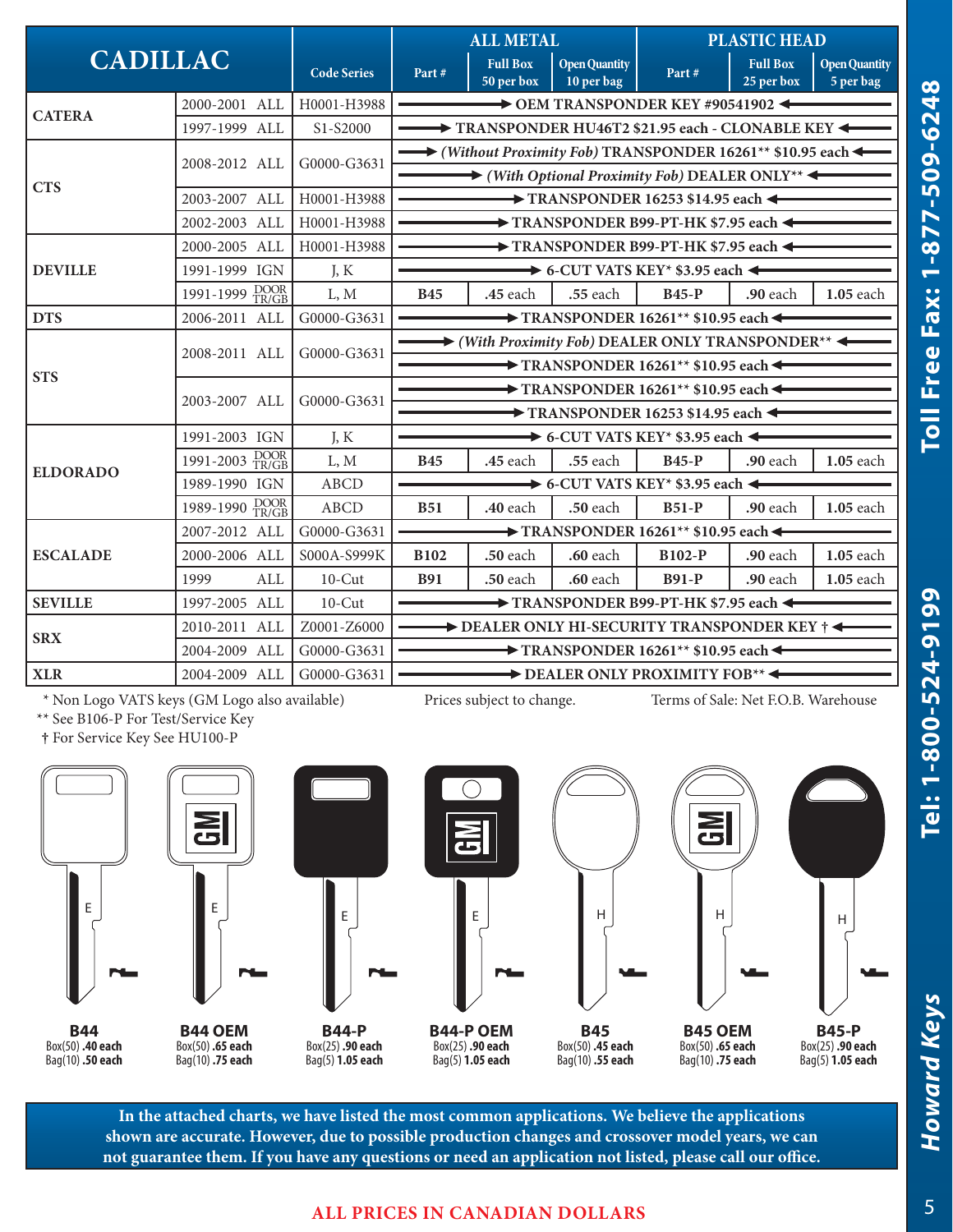

**B45-P OEM** Box(25) **.90 each** Bag(5) **1.05 each**



**B46** Box(50) **.45 each** Bag(10) **.55 each**



**B46 OEM** Box(50) **.60 each** Bag(10) **.70 each**

**B47** Box(50) **.50 each** Bag(10) **.60 each**



**B47 OEM** Box(50) **.50 each** Bag(10) **.60 each**



**B48** Box(50) **.35 each** Bag(10) **.45 each**





**B48 OEM** Box(50) **.65 each** Bag(10) **.75 each**





**B48-P** Box(25) **.85 each** Bag(5) **1.00 each**



**B49** Box(50) **.40 each** Bag(10) **.50 each**



**B49 OEM** Box(50) **.65 each** Bag(10) **.75 each**

**B49-P** Box(25) **.90 each** Bag(5) **1.05 each**

**B49-P OEM** Box(25) **1.00 each** Bag(5) **1.15 each**

 $\overline{\mathbf{d}}$ 

**B50** Box(50) **.40 each** Bag(10) **.50 each**

 $\overline{C}$ 





**B50-P** Box(25) **.90 each** Bag(5) **1.05 each**



**B50-P OEM** Box(25) **.90 each** Bag(5) **1.05 each**



**MD** 

**B51 OEM** Box(50) **.65 each** Bag(10) **.75 each**



Box(25) **.90 each** Bag(5) **1.05 each**



**B51-P OEM** Box(25) **.90 each** Bag(5) **1.05 each**

## **ALL PRICES IN CANADIAN DOLLARS**

**B51** Box(50) **.40 each** Bag(10) **.50 each**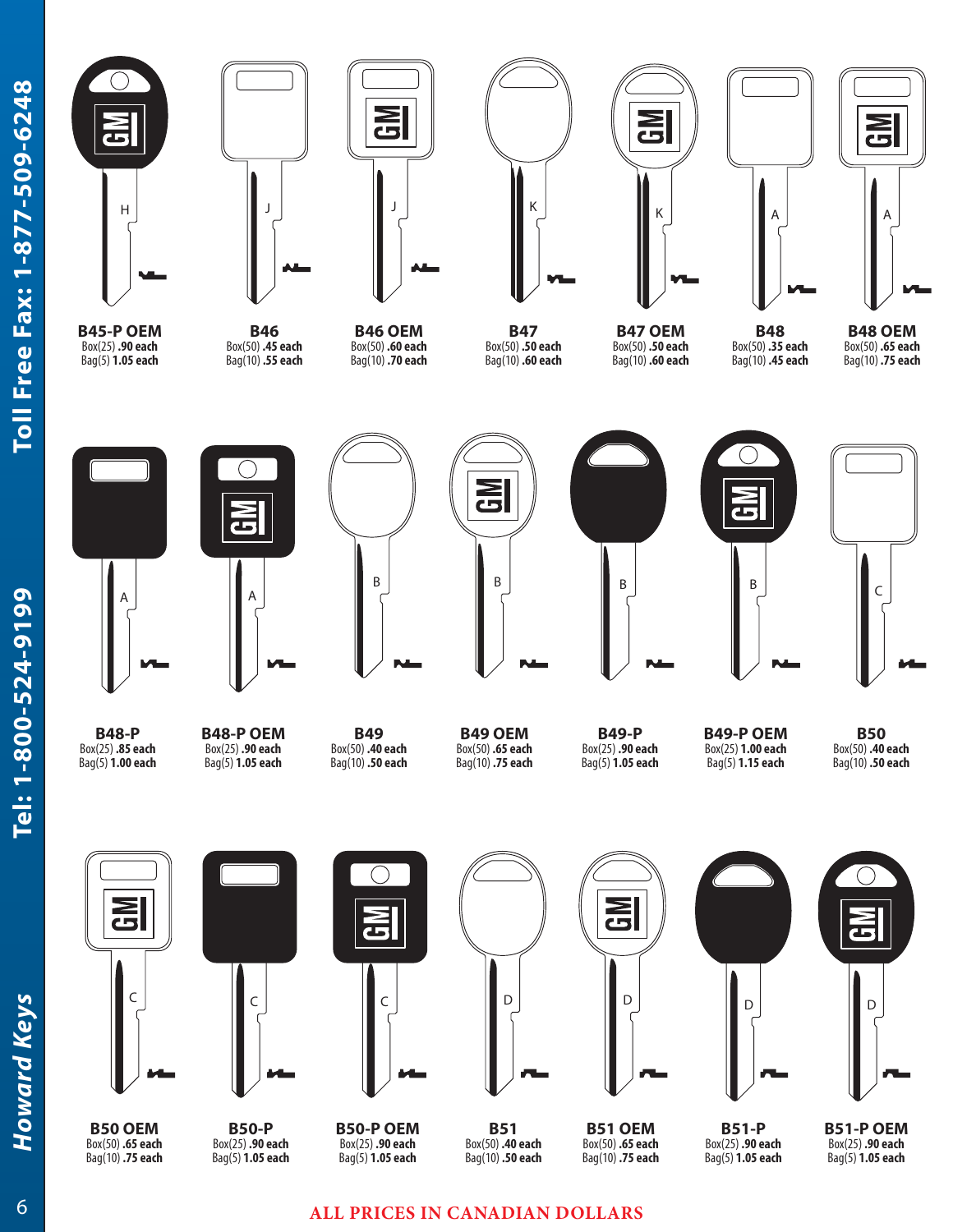Tel: 1-800-524-9199



**ALL PRICES IN CANADIAN DOLLARS**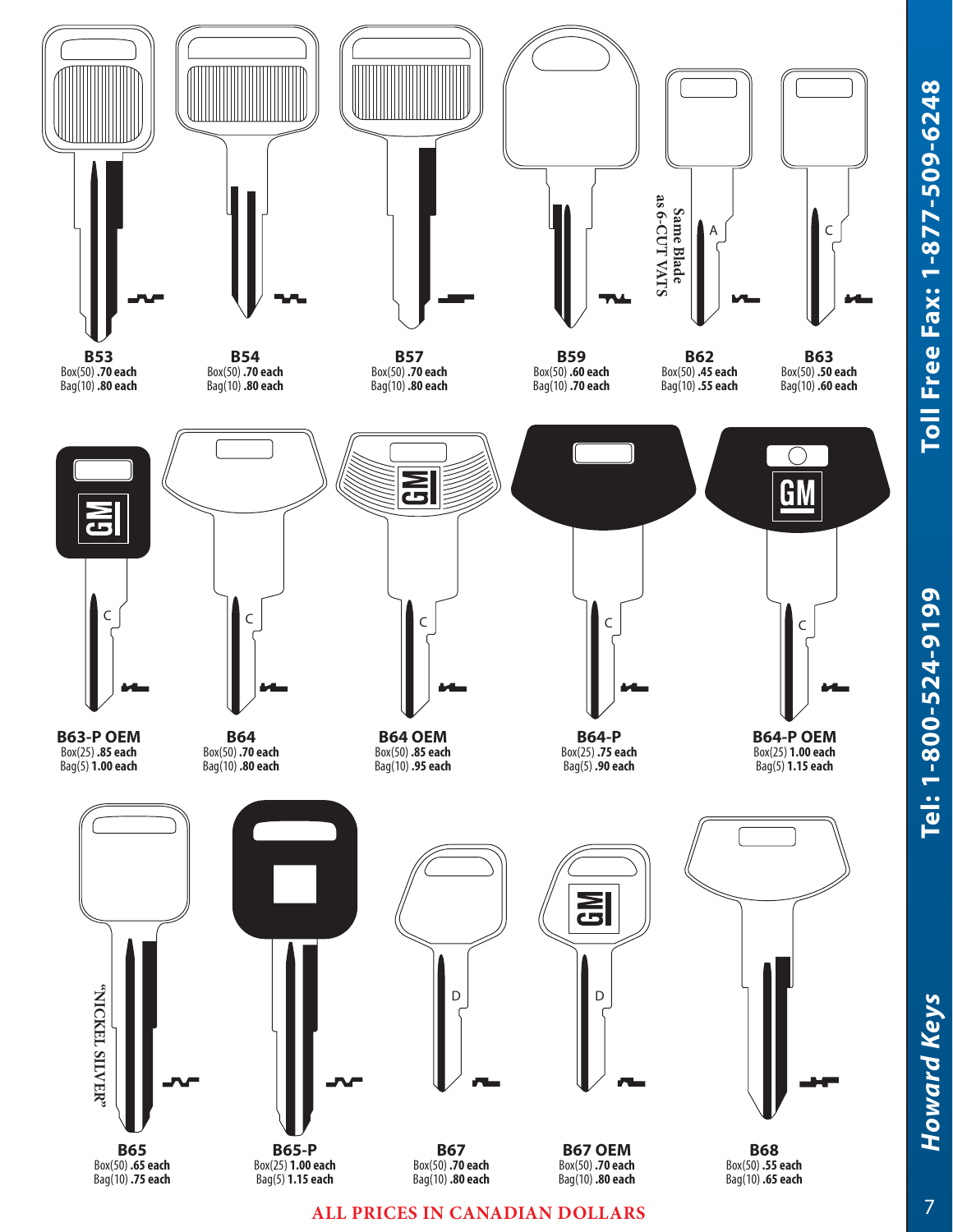Tel: 1-800-524-9199



**ALL PRICES IN CANADIAN DOLLARS**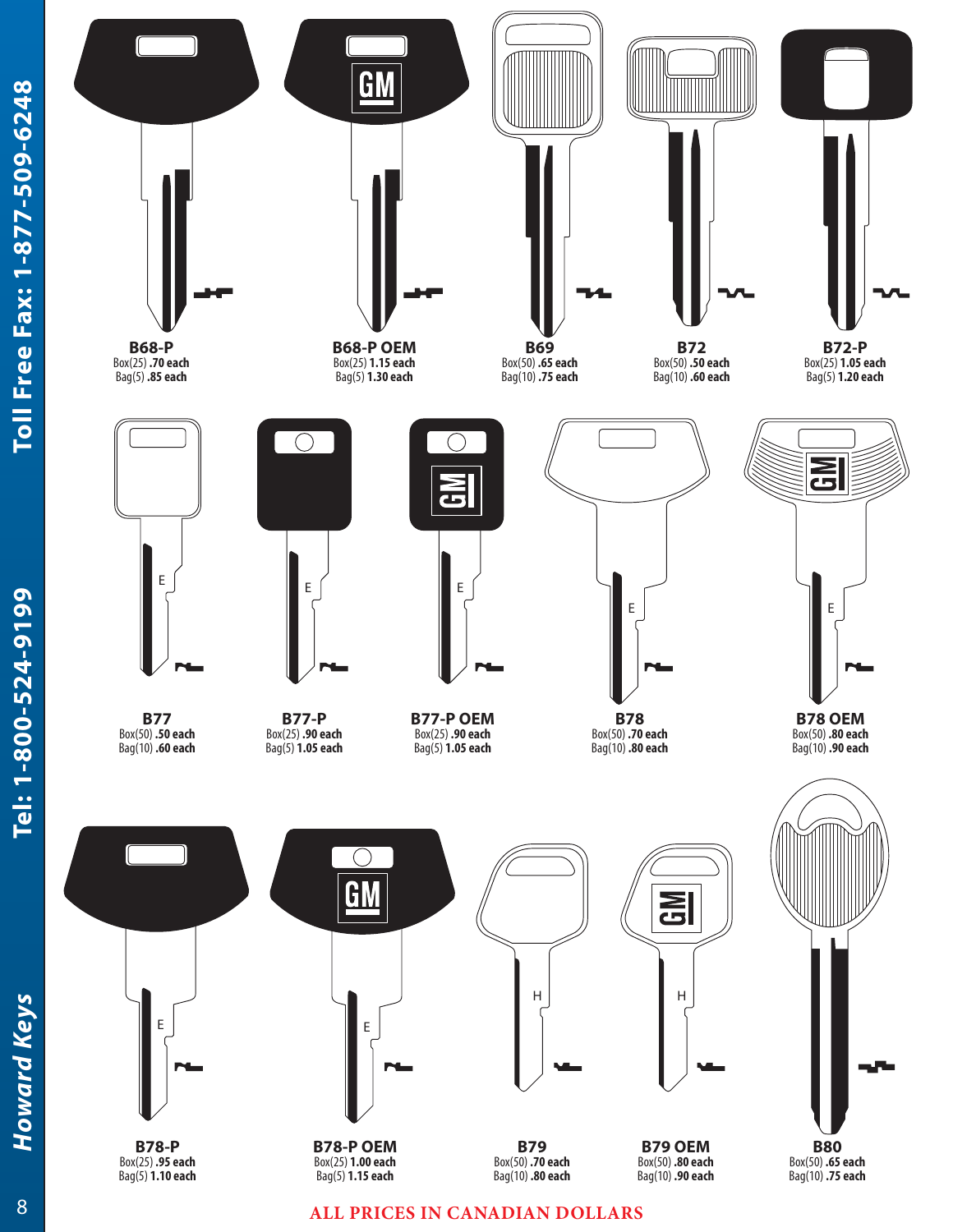

Toll Free Fax: 1-877-509-6248 *Howard Keys* **Tel: 1-800-524-9199 Toll Free Fax: 1-877-509-6248**

Tel: 1-800-524-9199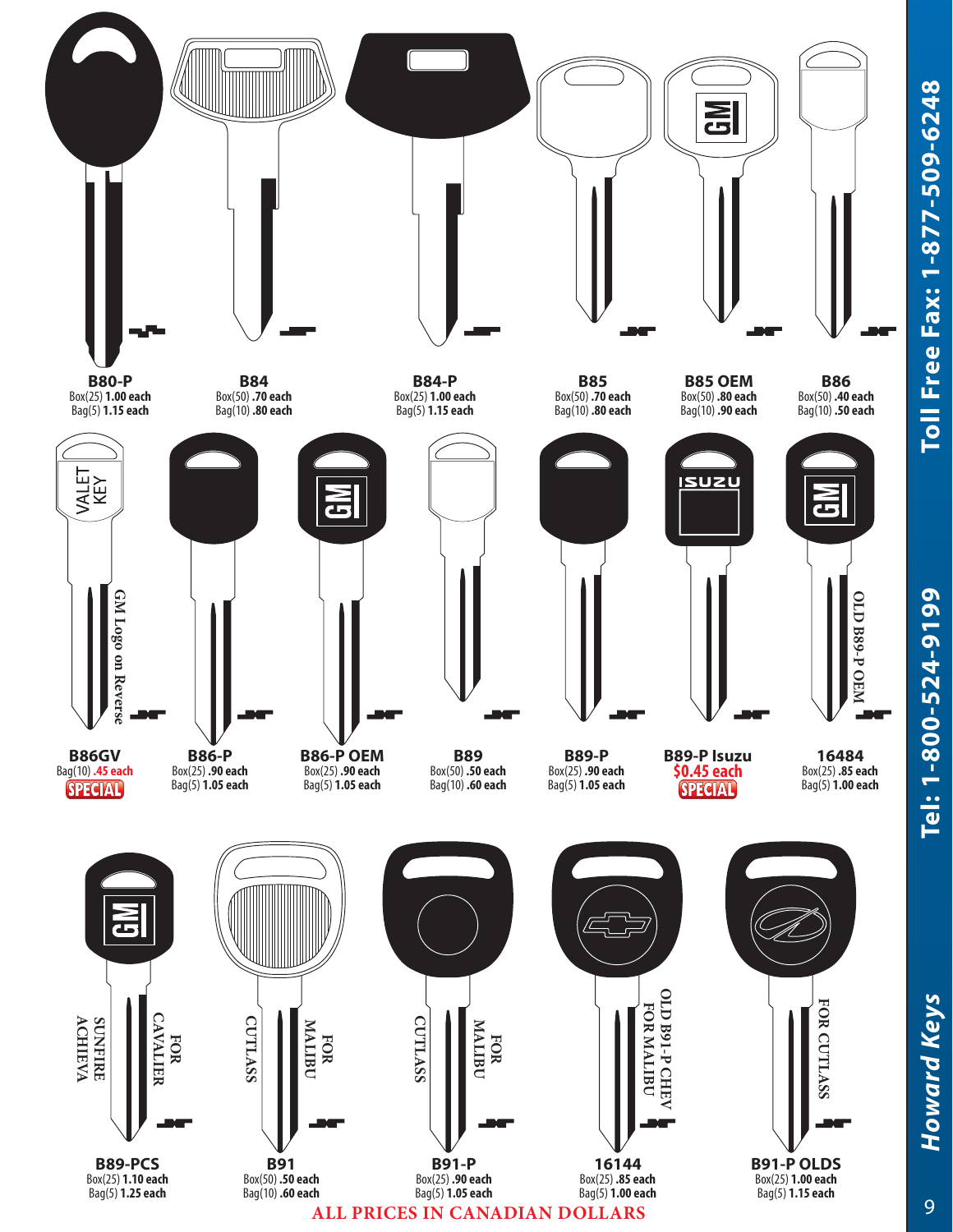Tel: 1-800-524-9199



### **ALL PRICES IN CANADIAN DOLLARS**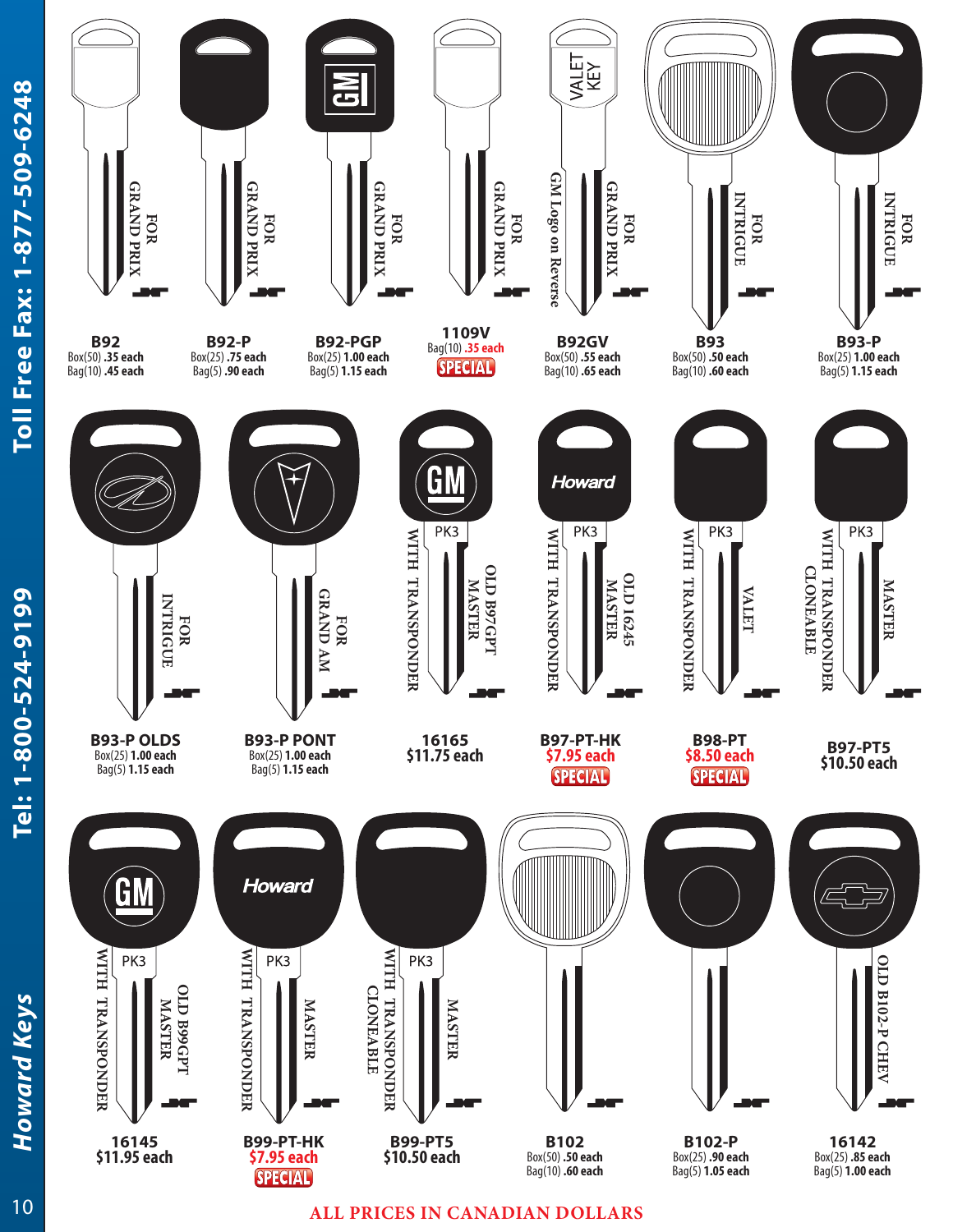



#### **ALL PRICES IN CANADIAN DOLLARS**